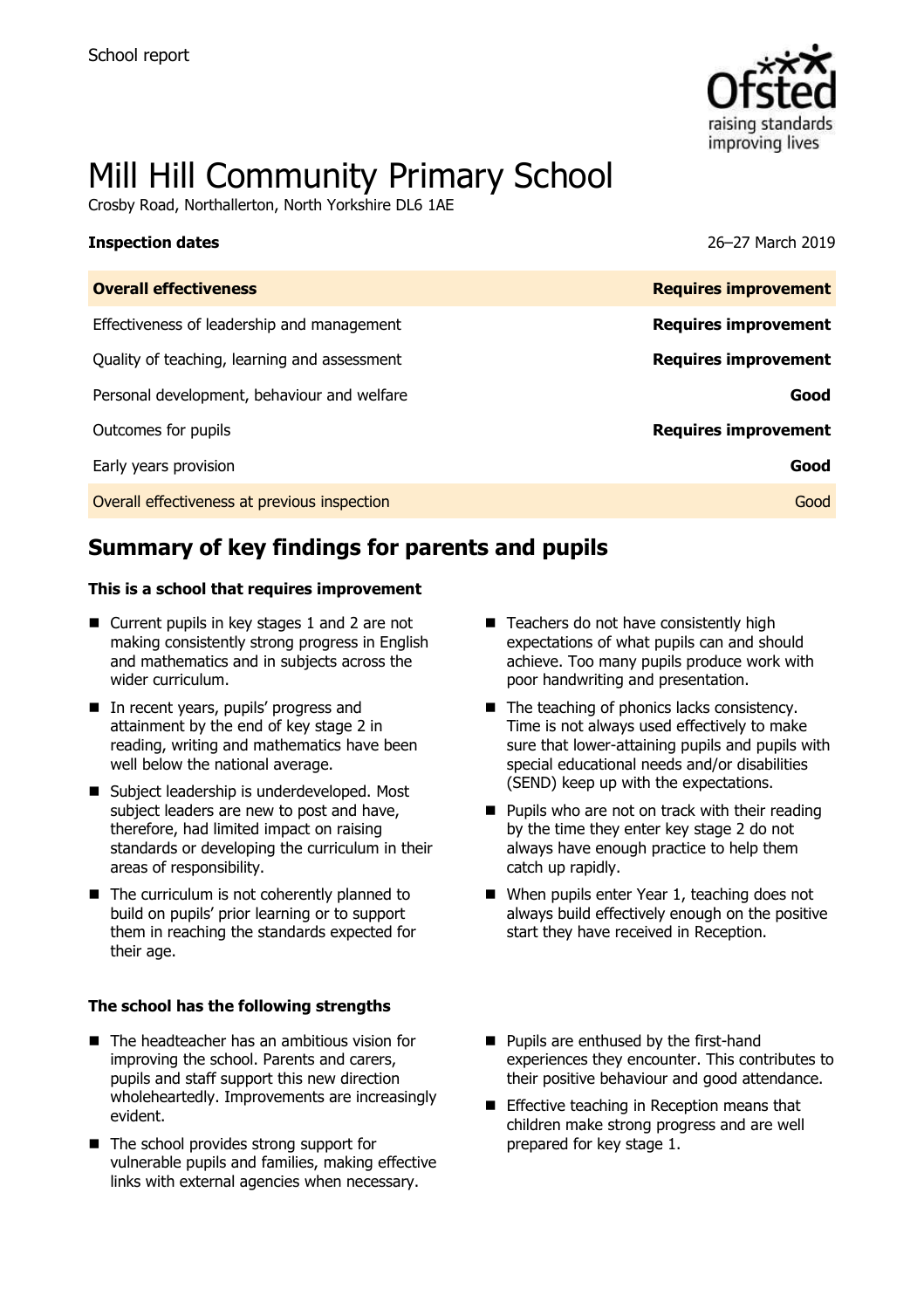

# **Full report**

### **What does the school need to do to improve further?**

- $\blacksquare$  Secure consistency in the quality of teaching, learning and assessment, by ensuring that:
	- staff have consistently high expectations of the presentation, quality and accuracy of pupils' writing
	- there are more frequent opportunities to teach handwriting
	- the curriculum is appropriately sequenced so that pupils deepen their knowledge and understanding over time and staff have the necessary subject knowledge
	- there is a clear and consistent approach to the teaching of phonics
	- pupils who need to catch up with reading receive sufficient practice and effective support
	- pupils with SEND are supported appropriately when working in class
	- the transition from Reception to Year 1 continues to build on pupils' prior learning.
- Rapidly increase the proportion of pupils who reach and exceed the expectations at the end of key stage 2 in reading, writing and mathematics.
- Improve the effectiveness of leadership and governance, by making sure that subject leadership is developed so that it contributes more significantly to rigorously addressing inconsistencies in teaching and learning, developing an effective curriculum and raising standards.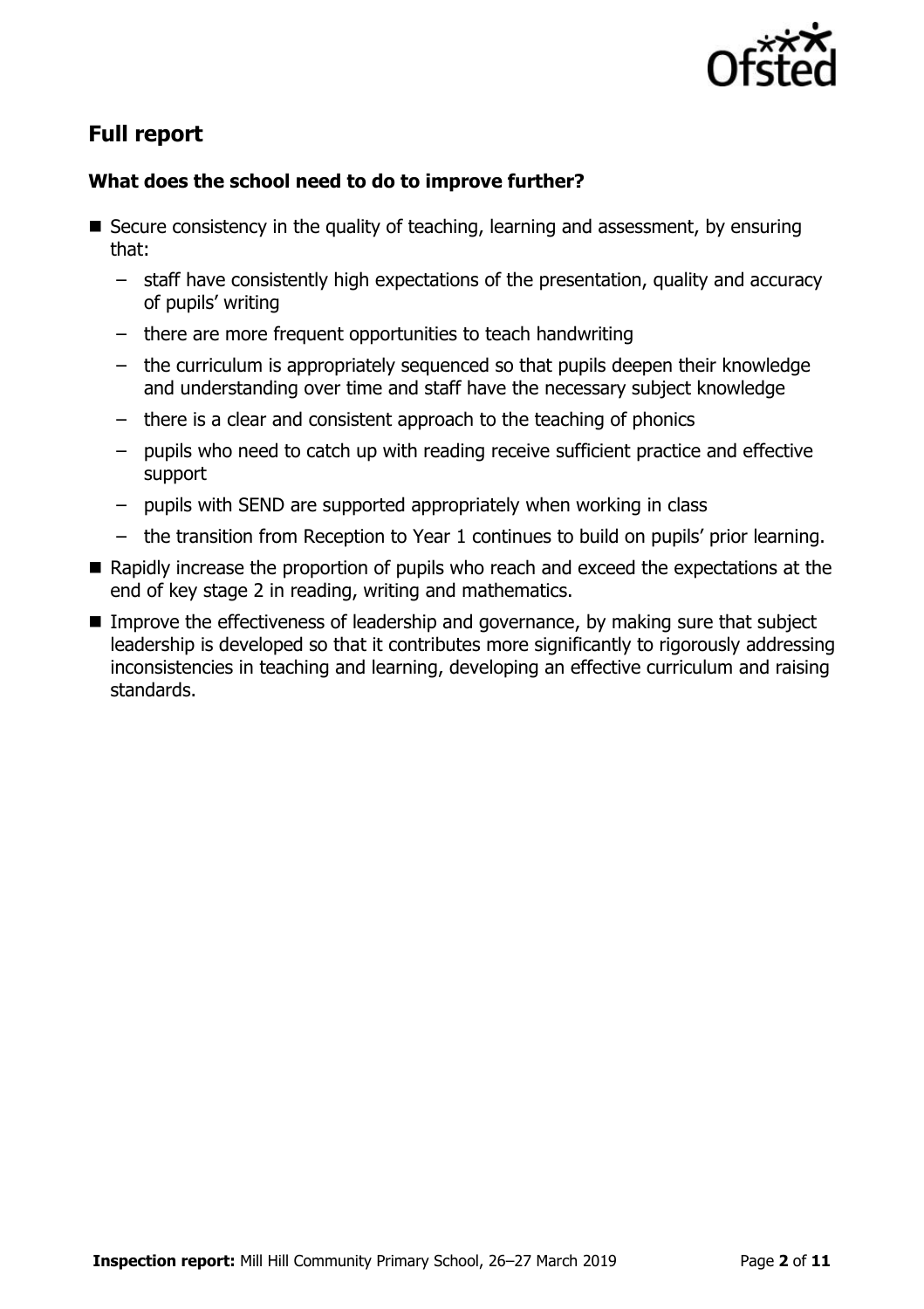

# **Inspection judgements**

### **Effectiveness of leadership and management Requires improvement**

- **Following a decline in pupils' outcomes since the last inspection, the new headteacher** has established a new team of leaders and has begun to develop the capacity for more rapid school improvement. Owing to a legacy of underachievement and remaining inconsistencies in the quality of teaching, actions are not yet resulting in consistently good progress across the school.
- A wider group of leaders is now beginning to take responsibility for improving pupils' outcomes. Many subject leaders are new to their roles and are being supported to make checks on the quality of teaching and learning in their areas of responsibility. Therefore, they have been unable to contribute sufficiently to improving consistency in the quality of teaching and ensuring that the curriculum is effective. This has meant that their capacity to improve pupils' achievement has been limited.
- The curriculum is not coherently sequenced so that pupils build their knowledge and skills over time. Subject-specific knowledge and understanding are often not considered sufficiently well at the planning stage. This leads to isolated activities which lack depth and are not designed to help pupils learn and remember the most critical knowledge for each subject. However, the topic-based curriculum offers pupils a broad range of first-hand experiences which spark their interest in the world around them. The curriculum also contributes successfully to pupils' spiritual, moral, social and cultural development.
- $\blacksquare$  The headteacher has acted with determination to elevate the profile of reading throughout the school. A new library, high-quality texts and raised expectations are contributing to pupils' increased enthusiasm with their reading. However, leaders have not checked the effectiveness of support for pupils who are struggling with their reading.
- Leaders have worked with vigour to improve pupils' attendance. Consequently, levels of absence and persistent absence have rapidly decreased so that no groups of pupils are disadvantaged by poor attendance.
- The leadership of provision for pupils with SEND has evolved since the last inspection. There are now much clearer systems for identifying pupils' needs and making sure that provision is more closely matched to pupils' needs. This is particularly the case when pupils receive small-group or individual intervention.
- **Pupil premium funding provides disadvantaged pupils with access to a range of** educational experiences and opportunities. Leaders are beginning to make more rigorous checks on the difference the funding is making to pupils' academic achievement.
- Staff feel well supported by leaders. They are encouraged to reflect on their teaching and seek advice when needed. This includes observing others, both internally and externally, and accessing training or support from the local authority.
- Parents are overwhelmingly positive about the school. They recognise the recent improvements which the headteacher has implemented. They particularly welcome the greater community involvement, sporting opportunities and the wide range of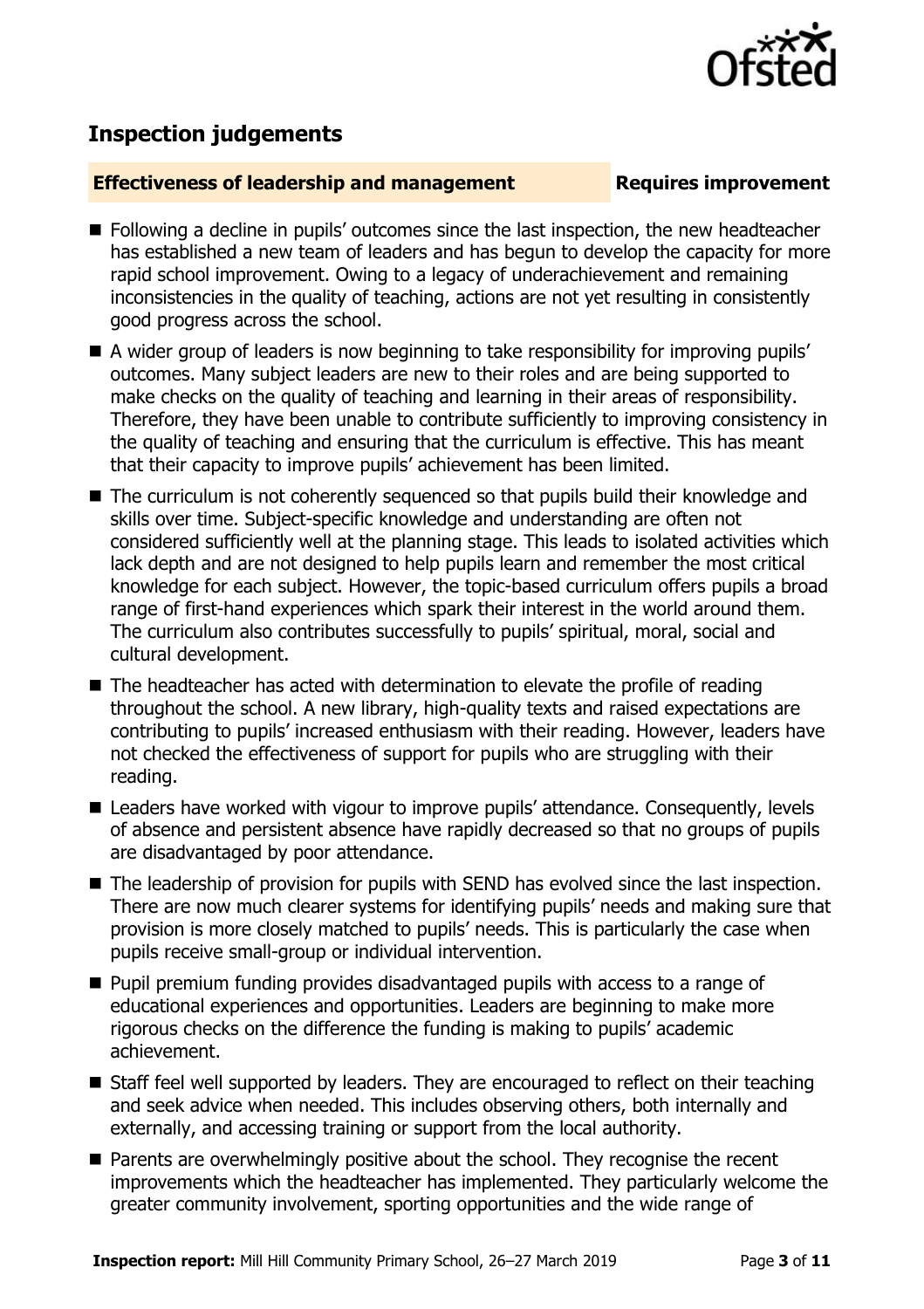

curriculum experiences such as visitors and visits.

### **Governance of the school**

- Over time, the governing body has not exercised sufficient strategic influence to reverse the decline in pupils' achievement. However, governors now have a much clearer understanding of pupils' outcomes and the priorities for improvement. They use this to provide effective support and challenge to school leaders. This has contributed to the recent improvements in pupils' attendance.
- Governors are committed to improving the school and recognise the important part the school plays in the local community. They visit the school regularly and talk to staff and parents to see for themselves the impact of leaders' actions.

### **Safeguarding**

- The arrangements for safeguarding are effective. The headteacher has very high expectations of the support and welfare for pupils and ensures that there is a strong culture of keeping pupils safe. Leaders have ensured that keeping pupils safe is threaded through all aspects of the school's work. Leaders and governors have put clear systems in place for safeguarding pupils. These are understood and carried out diligently by staff. Regular training and updates about safeguarding support staff in being alert to possible signs of concern which pupils may present. Staff report concerns promptly to the designated safeguarding leader who acts swiftly and takes effective action.
- Safeguarding records are detailed and thorough. They show a close and effective working relationship with other agencies to ensure that pupils are kept safe.
- $\blacksquare$  The curriculum supports pupils in learning how to stay safe. Consequently, they are able to talk with confidence about how to stay safe when faced with potential risks such as using the internet.

### **Quality of teaching, learning and assessment Requires improvement**

- In key stages 1 and 2, teachers' expectations of what pupils can and should achieve are not always high enough. Pupils are often unchallenged when they produce work of a poorer standard than they are capable of. This results in many pupils not demonstrating security in basic skills, such as the use of capital letters and full stops. It also results in poor presentation and handwriting for many pupils.
- $\blacksquare$  Key stage 1 teaching does not build well enough on the effective teaching strategies that children experience in early years. For example, pupils are not always expected to use their phonic knowledge when spelling unfamiliar words. Neither does teaching value the production of accurate writing. Instead, too often, the emphasis is on quantity rather than quality. This is particularly the case for lower-attaining pupils and is slowing their progress.
- In key stage 2, there is variability in the teaching of writing. The grammar and punctuation activities which teachers plan do not always link well to the style of writing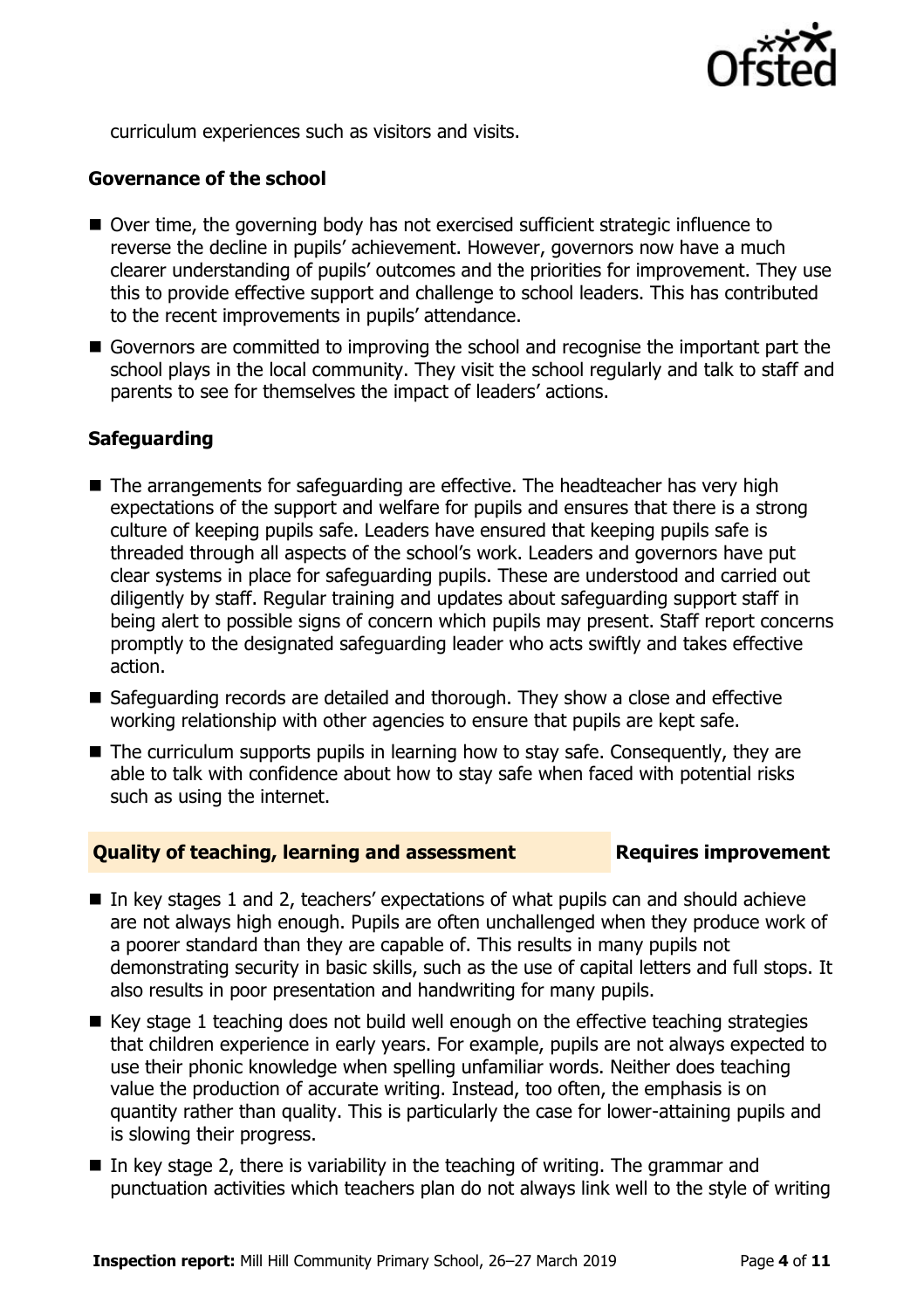

that pupils are learning to produce. This means there are missed opportunities for pupils to use and apply their knowledge in a real context. Similarly, in some year groups, pupils do not have enough extended writing opportunities to allow them to revisit and build on their prior learning.

- The teaching of phonics lacks a coherent approach. Pupils who need to catch up are not receiving the most effective teaching to help them do so quickly. For example, pupils waste time waiting for a turn and therefore do not have chance to practise all elements of phonics within each session. Teachers make effective use of resources such as phonics cards and common exception word cards to support pupils' learning at home.
- A new approach to the teaching of mathematics has been implemented this year. Teachers are starting to provide more regular opportunities for pupils to reason and solve problems. Additionally, teachers routinely check pupils' understanding and respond to any misconceptions on the same day. However, weaknesses in teachers' subject knowledge sometimes result in explanations which lack clarity and tasks which are confusing and not sufficiently focused on the intended learning. This means that pupils' learning is hindered.
- Teaching assistants provide effective and targeted support for pupils with SEND in individual and small-group interventions. However, the work these pupils complete in class is not always well matched to their specific targets. This lack of consistency slows their learning.
- The topic-based curriculum is providing real purpose for pupils' writing. The experiential nature of the activities is generating pupils' interest and enthusiasm about their learning. However, in the wider curriculum beyond English and mathematics, pupils are given too few opportunities to build on their prior learning and demonstrate any depth of understanding.

### **Personal development, behaviour and welfare Good**

### **Personal development and welfare**

- The school's work to promote pupils' personal development and welfare is good. The school's strong safeguarding culture ensures that pupils' well-being is high priority. Pastoral records, completed by all members of staff, provide insight into any patterns or potential issues for individual pupils. This not only means that pupils receive appropriate and timely support, but often identifies any underlying causes which can then be addressed.
- **Pupils have circle-time lessons which are used very effectively to enable pupils to talk** about their feelings and appreciate others. Pupils' contributions in these lessons show that they highly trust staff and are confident to share their emotions in a safe and supportive environment.
- **Pupils say that bullying is rare and leaders' records confirm this. Parents have become** increasingly convinced that should they have a concern, it will be dealt with effectively. Equally, pupils are assured that staff will resolve any issues which should arise.
- **Pupils have access to a broad range of opportunities and experiences which enhance**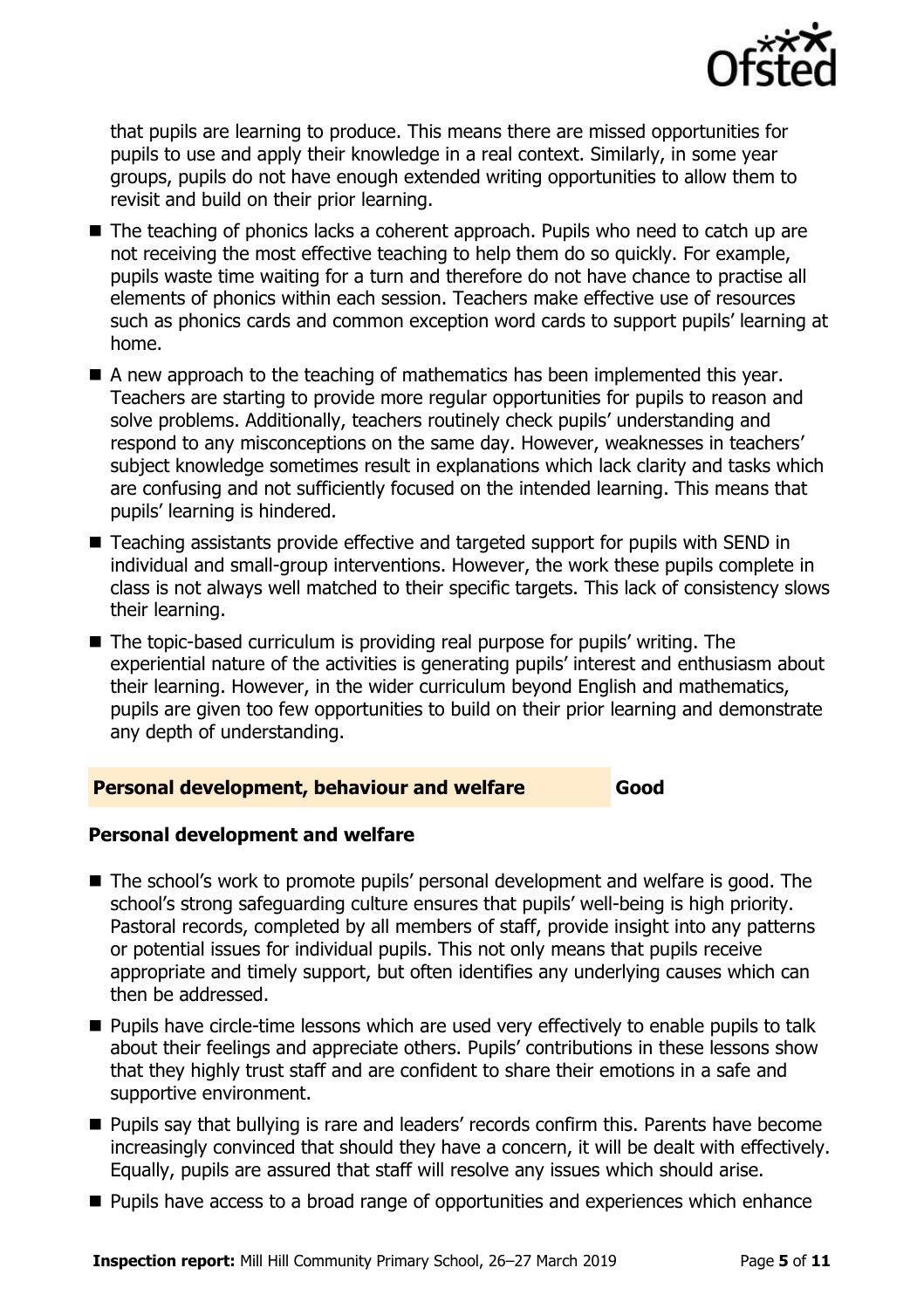

the curriculum and support their personal development. For example, they enjoy competing in their house teams, the regular visits and visitors which form part of their topic work, and competing in local events such as the recent debating competition, which the school won.

- Pupils enjoy taking on additional responsibilities such as helping in the office, helping with the book fair and as art ambassadors. They take pride in the trust that is placed in them and appreciate that they are making a positive contribution to the running of the school.
- A calm and prompt start to school is encouraged through breakfast club. This is particularly beneficial for those pupils who have struggled to attend school regularly and on time.

### **Behaviour**

- $\blacksquare$  The behaviour of pupils is good. Pupils behave sensibly on the playground, in the dinner hall, during lessons, and as they move around school. Pupils understand what is expected of them. Staff follow the behaviour system for sanctions and rewards consistently. The behaviour approach is effective in motivating pupils to make the right choices.
- **Pupils'** attendance has dramatically improved in the last year. The importance of good attendance is clearly understood by parents and pupils due to the high profile it is given, for example, through newsletters and assemblies. Attendance so far this school year is at a similar level to the national average in previous years. This is a significant improvement given the school's consistently poor attendance and high persistent absence over many years.

### **Outcomes for pupils Requires improvement**

- **Pupils' books and leaders' assessment information show that while progress is** improving for current pupils, it is not consistently strong throughout the school. Too many pupils are working well below the expected standards for their age in English, mathematics and across the wider curriculum.
- By the end of Year 6 in 2018, pupils' progress in reading, writing and mathematics was significantly below average and in the lowest 10% nationally. Only 36% of pupils reached the expected standard in reading, writing and mathematics combined.
- Current pupils in Year 1 have not built effectively enough on the strong starting points they began with, following their success in Reception. This has slowed development for the lower-attaining pupils in particular.
- **Pupils' handwriting and presentation are not consistently strong. Too few planned** opportunities to teach handwriting hinder pupils' handwriting development.
- **Pupils are encouraged to read regularly at home and are enjoying selecting books from** the new library. Older pupils remember fondly the books that teachers have shared with them. However, pupils in key stage 2 who are working below the expected standard for their age in reading do not have enough practice to help them build their confidence and fluency. Limited language comprehension further prevents some pupils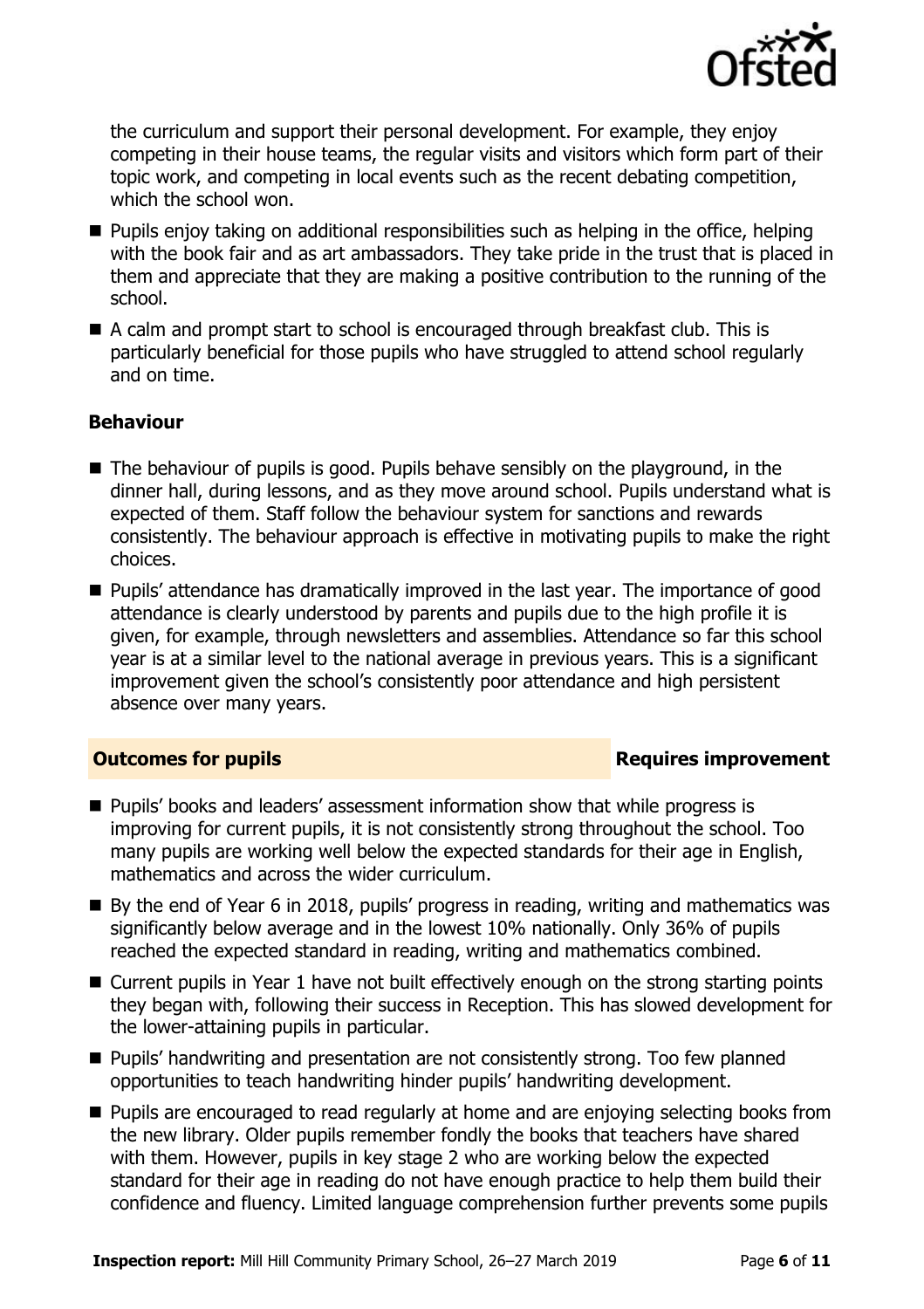

from understanding the books they are reading.

- Despite a dip in 2018, the proportion of pupils meeting the expected standard in the phonics screening check by the end of Year 1 has generally been in line with the national average over time. There has been a year-on-year increase in the proportion of pupils meeting the standard by the end of Year 2. In 2018, this figure rose to 94%.
- **Pupils' attainment at the end of key stage 1 in 2018 showed improvement. The** proportion of pupils who met the expected standard was in line with the national average in writing and mathematics and was above average in reading.

### **Early years provision Good Good**

- **Effective leadership and teaching have been sustained over time in early vears. This** has resulted in the proportion of children reaching a good level of development being consistently close to or just above the national average, despite children's often low starting points.
- $\blacksquare$  The staff team knows the children incredibly well. This enables staff to adapt the provision to meet the needs and interests of individuals effectively. From the very beginning of Reception, children get off to a flying start. High expectations and effective assessments of what children know and can do make sure that children quickly make strong progress.
- Leaders are aware of any aspects of children's learning that are less developed than would be expected when they start school. A focus on these essential skills begins straight away to prevent them becoming a barrier to children's learning. For example, leaders make sure there is a firm focus on children's language acquisition. Staff use their interactions with children to carefully target specific language they have identified.
- Children are immersed in rhymes and stories and begin to develop a love of reading and a growing understanding of language. This means that once they have secured some initial phonics knowledge, they are keen to put this into practice. Carefully chosen activities enable children to use and apply the skills they are learning independently. For example, the cafe menus in the role-play area are adapted to children's phonics knowledge so they can practise reading as part of their play.
- $\blacksquare$  The early years leader has made sure that parents are well prepared to support their child's reading at home. Once children begin blending, they take sound cards home to practise with. The books that children take home to read are well matched to their developing phonics knowledge and do not contain words that are not phonically decodable. Parents welcome the school's support and say they are really pleased with the way their children have been helped to settle into school and with the progress they are making.
- Children make strong progress with their early reading as a result of the effective phonics teaching they receive. A high proportion of children exceeded the early learning goal for reading in 2018. Current Reception children are demonstrating equally strong performance in their reading.
- Both indoors and in the outdoor area, staff set up enticing activities for children that provide meaningful contexts for their learning. For example, a group of children were re-telling the story of 'The Gingerbread Man', ably supported by a member of support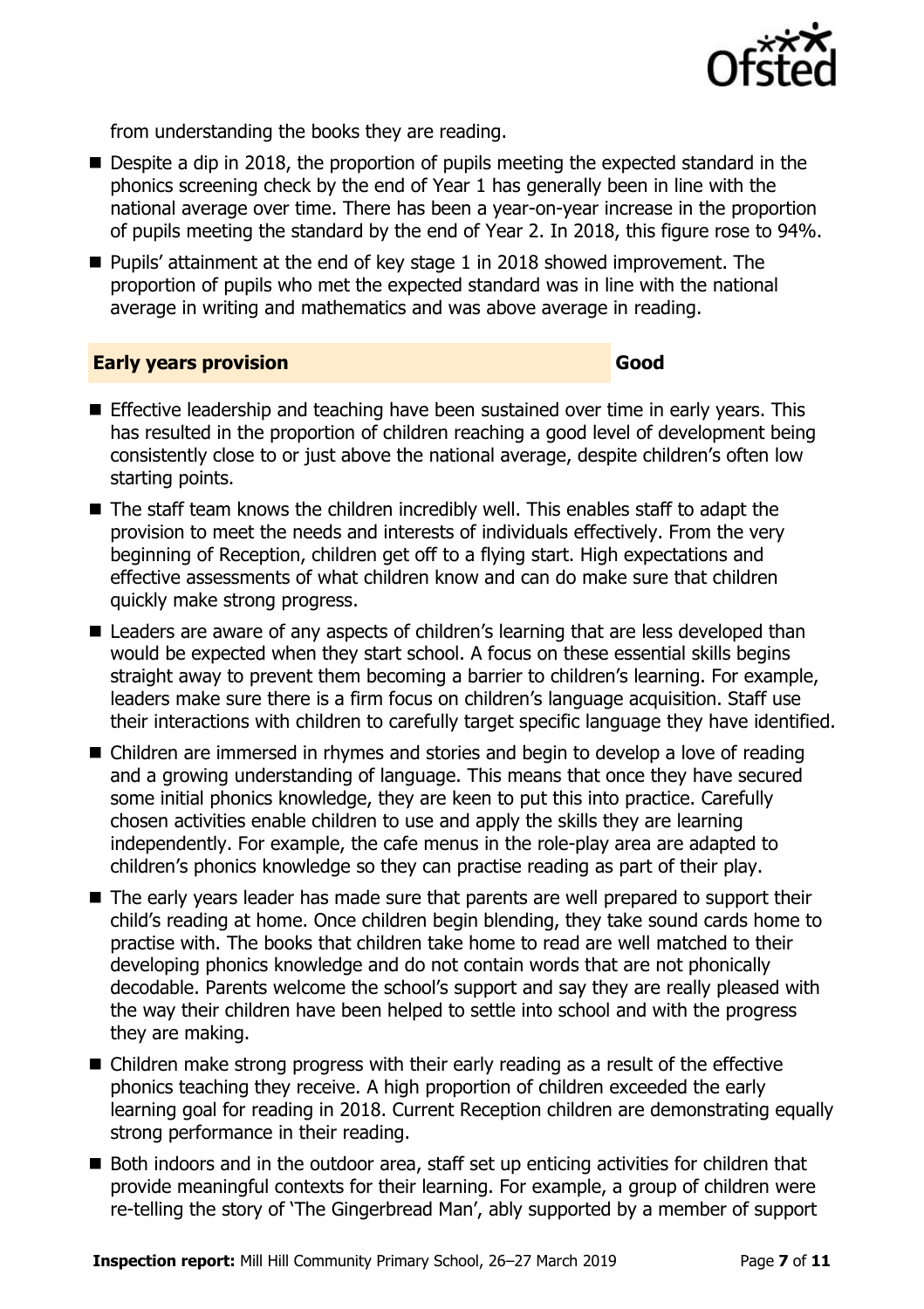

staff, while another group of children were reading instructions to help them plant some seeds.

- Staff have positive and caring relationships with the children. They value and praise children's effort and learning behaviours. This is helping children to share, take turns, listen to each other and take pride in their work.
- There is a strong culture of safeguarding. Staff show children how to assess and manage risks, such as when handling the roses with their thorns. Leaders make sure that the legal welfare requirements are met.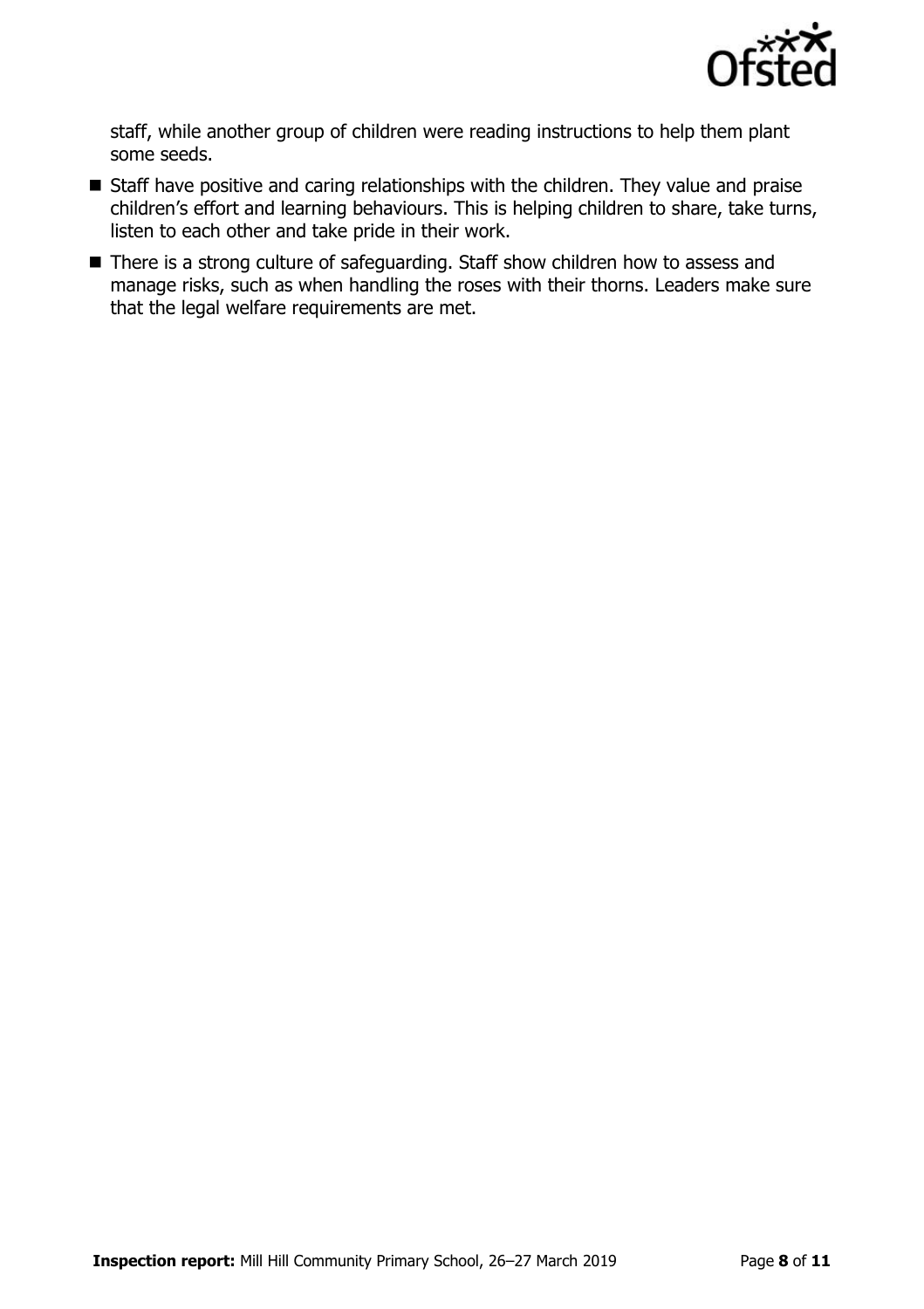

# **School details**

| Unique reference number | 121330          |
|-------------------------|-----------------|
| Local authority         | North Yorkshire |
| Inspection number       | 10088995        |

This inspection of the school was carried out under section 5 of the Education Act 2005.

| Type of school                      | Primary                       |
|-------------------------------------|-------------------------------|
| School category                     | Community                     |
| Age range of pupils                 | 4 to 11                       |
| <b>Gender of pupils</b>             | Mixed                         |
| Number of pupils on the school roll | 153                           |
| Appropriate authority               | The governing body            |
| Chair                               | <b>Mrs Sheila Sutton</b>      |
| <b>Headteacher</b>                  | Mrs Rebecca Bainbridge        |
| Telephone number                    | 01609 772382                  |
| Website                             | www.millhill.n-yorks.sch.uk   |
| <b>Email address</b>                | admin@millhill.n-yorks.sch.uk |
| Date of previous inspection         | 29-30 April 2015              |

### **Information about this school**

- Since the last inspection, there have been significant changes to staffing. The previous co-headteachers and several teachers left the school in 2017. The current headteacher and assistant headteacher took up post in January 2018, following a period of time with no substantive headteacher. New arrangements are now in place for the leadership of English and mathematics.
- The school is smaller than the average-sized primary school. The vast majority of pupils are of White British heritage. The proportion of disadvantaged pupils supported by the pupil premium is well above the national average. The proportion of pupils with SEND is much higher than the national average.
- $\blacksquare$  The school runs a breakfast club.
- The school is designated as an enhanced mainstream school (EMS) for communication and interaction. This means that it acts as a host school for the local authority and provides specialist support for schools in the local area.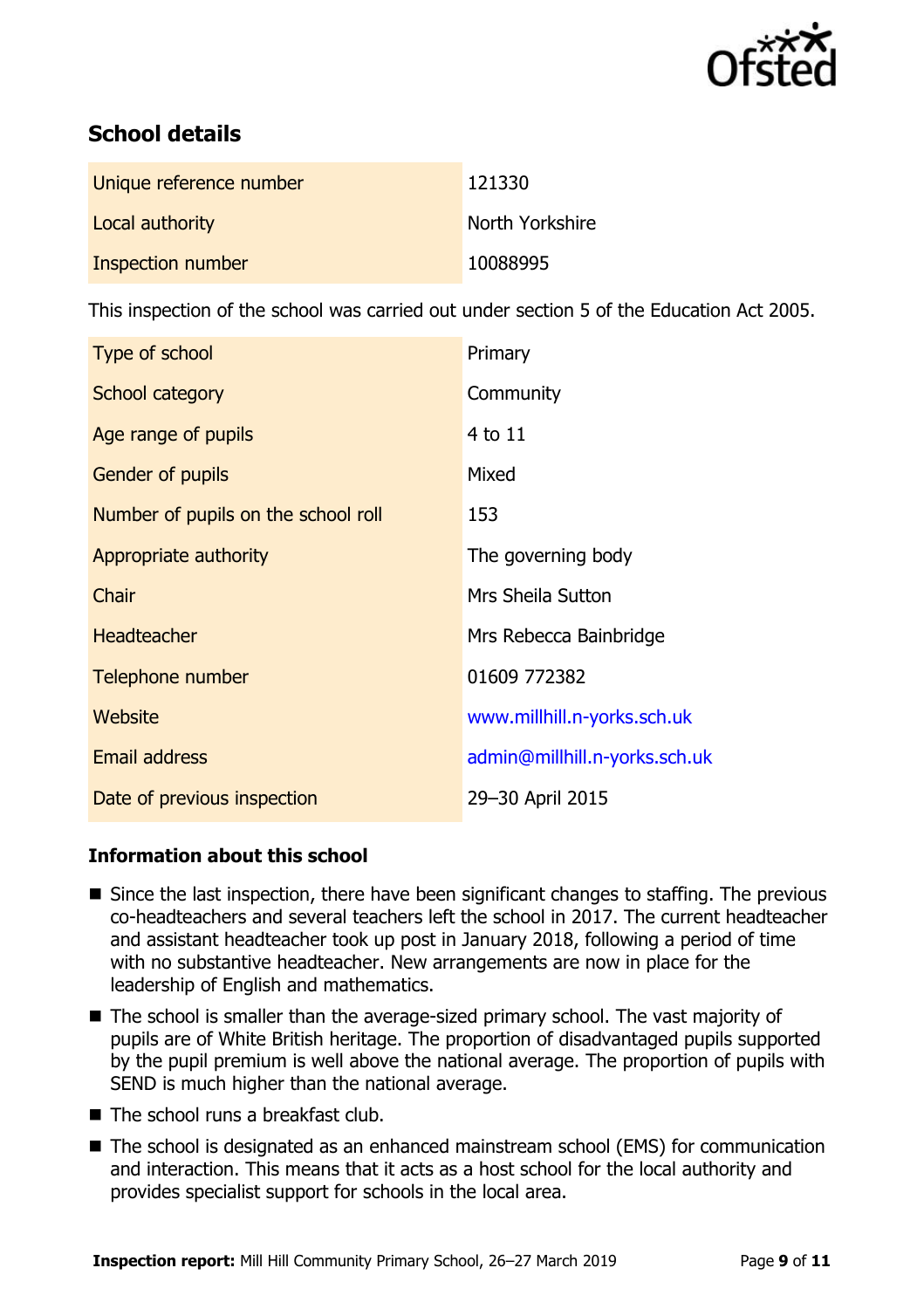

# **Information about this inspection**

- The inspector observed teaching and learning throughout the school. Several of the observations were undertaken jointly with the headteacher or assistant headteacher. The inspector listened to some pupils read and talked to several pupils about their experience of school.
- The inspectors held meetings with senior leaders and subject leaders. A meeting was held with several members of the governing body, including the chair. A meeting also took place with a representative of the local authority.
- The inspector looked at a range of pupils' work in books, along with the school's information on pupils' achievement, to determine the progress that they are making.
- A range of documentation was considered. This included the school's self-evaluation, records of the monitoring of teaching and learning, the school improvement plan, information relating to the attendance and behaviour of pupils, safeguarding and child protection records, and minutes from governing body meetings. Documents outlining the arrangements for the use of pupil premium funding were also considered.
- The inspector spoke to parents informally at the start of the school day to seek their views about the school. The 17 responses to Ofsted's online questionnaire, Parent View, and the 16 responses to the staff questionnaire were also taken into consideration.

### **Inspection team**

Kirsty Godfrey, lead inspector **Her Majesty's Inspector**